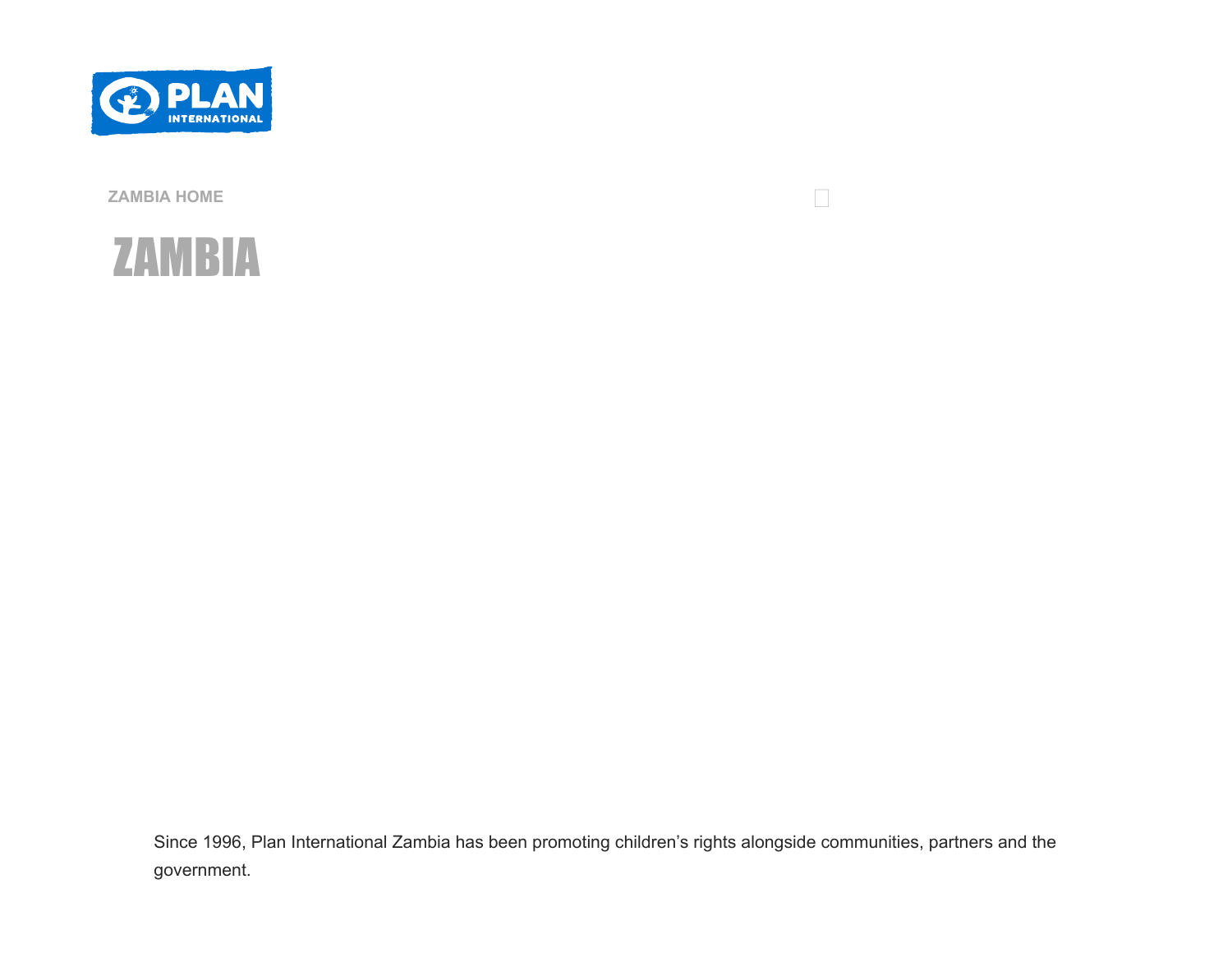We believe in the power and potential of every child and we support the most vulnerable children and their communities to be free from poverty.

We tackle the root causes of issues facing girls, such as child marriage, teenage pregnancy, violence, exclusion and poverty.

We work in Central, Luapula, and Eastern Provinces and our central office is located in Lusaka.

Our key areas of work include:

- Keeping children safe from all forms of violence
- Improving children's access to quality education and early childhood development
- Supporting young people to get good jobs and earn a living
- Preparing for and responding to emergencies.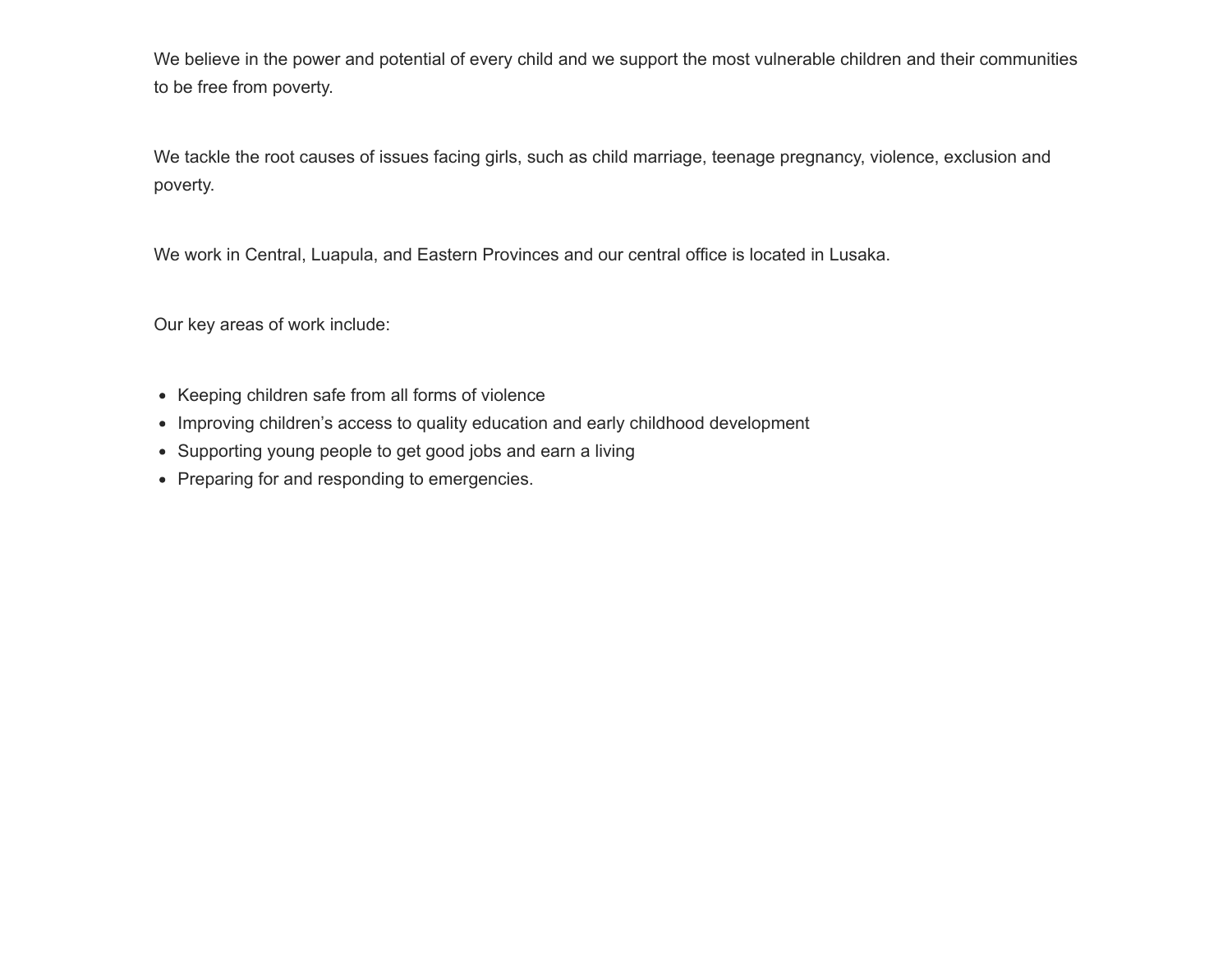

### **[Woman struggles to provide for family amid food](file:///C:/case-studies/woman-struggles-provide-family-amid-food-crisis) crisis**

Fostina from Zambia describes the daily struggle she faces to provide food for her family in the face of drought and unpredictable rainfall.

[All case](file:///C:/case-studies?term_node_tid_depth=57&field_publishing_office_tid_entityreference_filter=All) studies  $\square$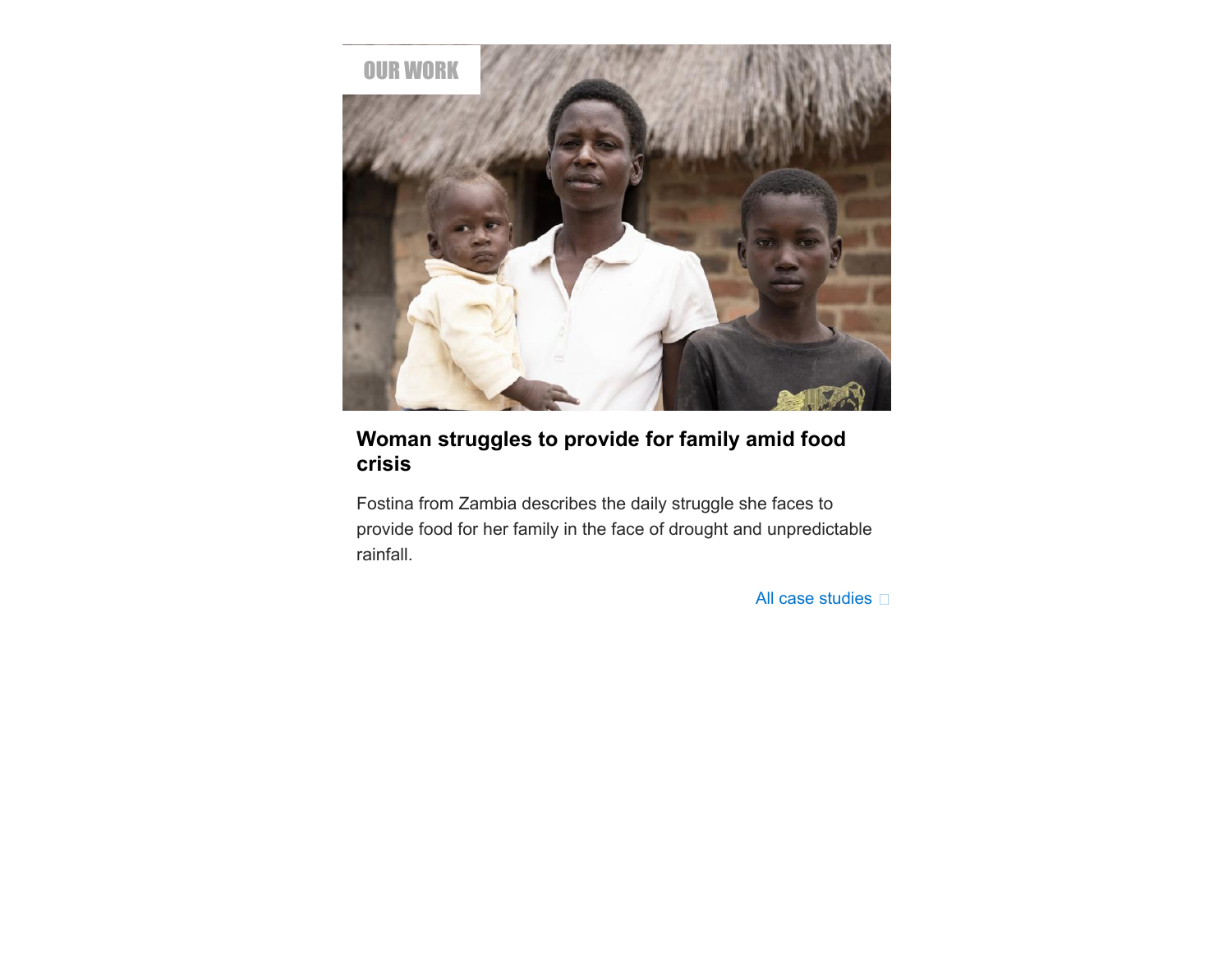

## **[How to step up fight against child marriage](file:///C:/blog/2018/05/how-to-step-up-fight-child-marriage)**

Campaigners and stakeholders are celebrating news that instances of child marriage are decreasing globally. But our 18+ programme provides recommendations for making global efforts to end the practice more effective.

[All blogs](file:///C:/blog?term_node_tid_depth=57&field_publishing_office_tid_entityreference_filter=All)  $\square$ 

## Where we work

#### **OUR ADDRESS**

Plot 87A Kabulonga Road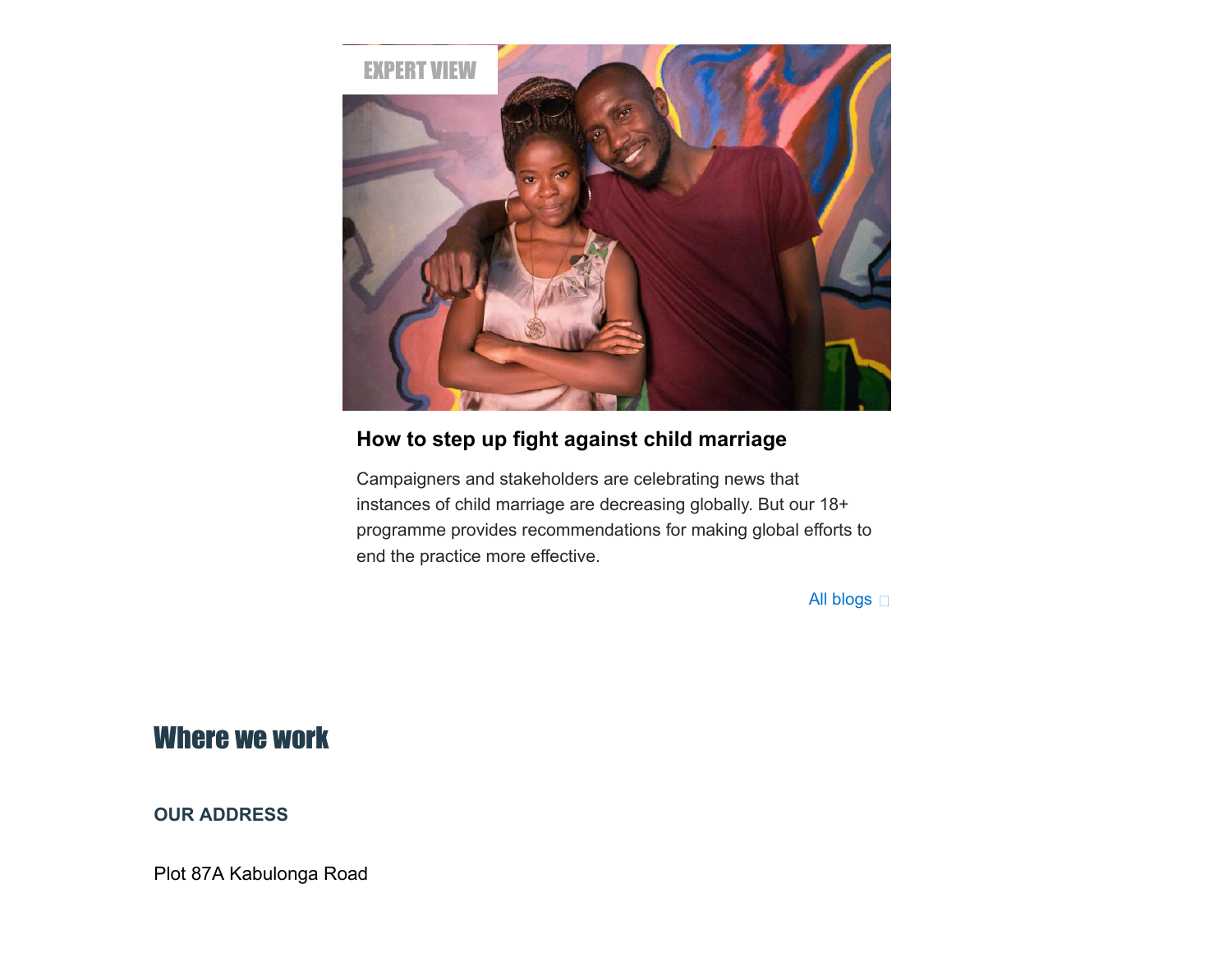Lusaka Zambia

+260-211-260074

#### **FOLLOW US:**  $\Box$  $\Box$

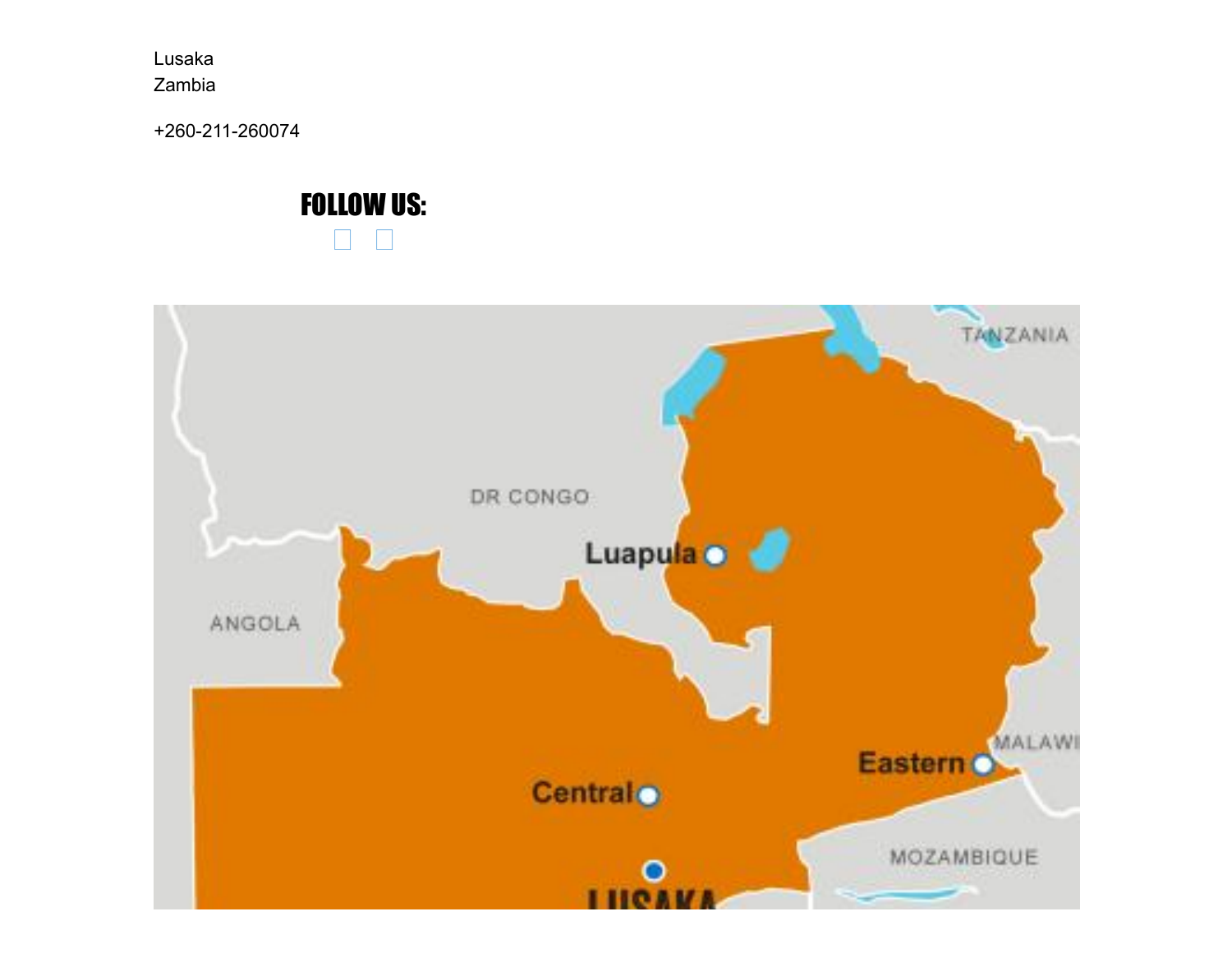

# Key contacts



**RAMIN SHAHZAMANI**